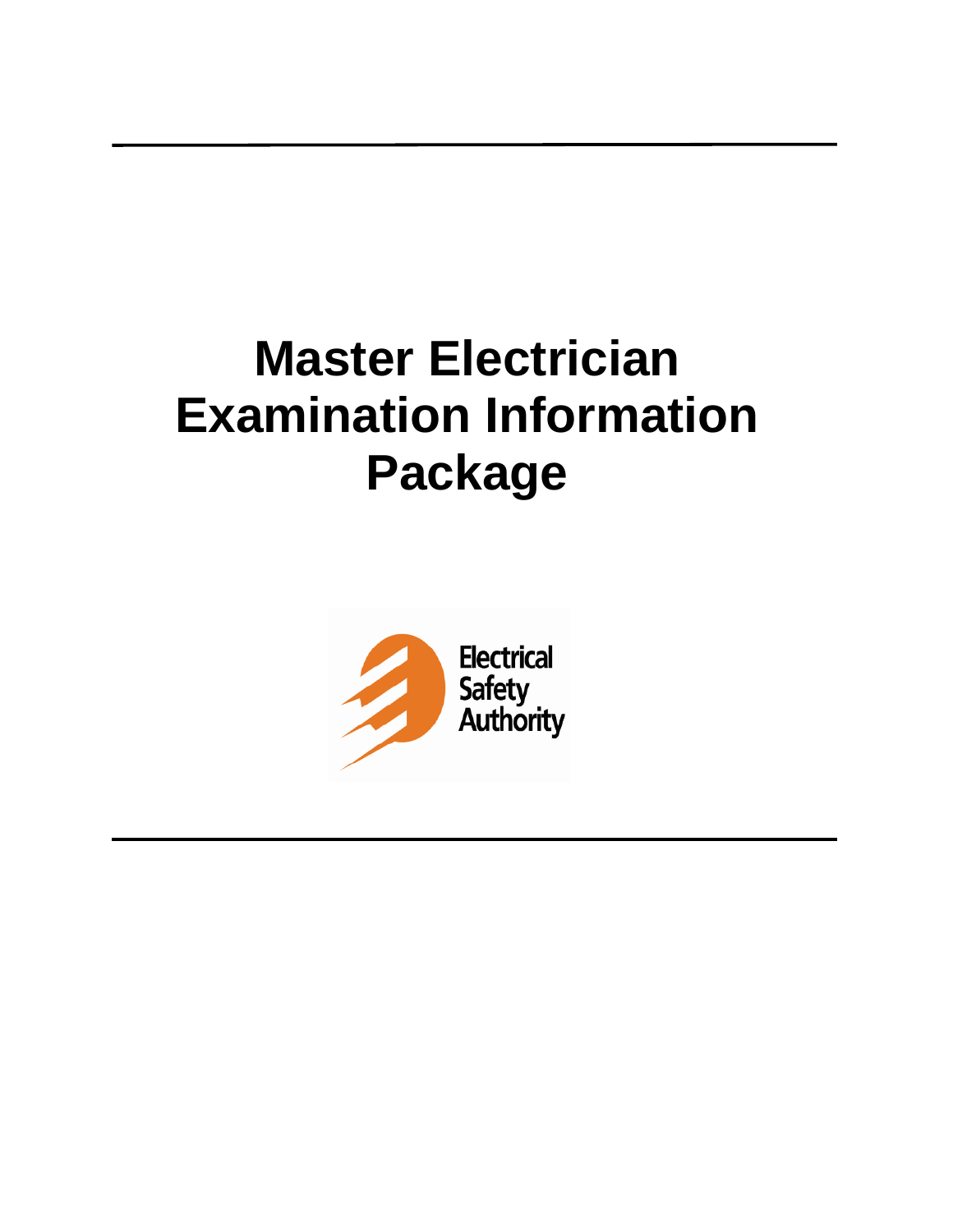### **Table of Contents**

|                                                                  | Page      |
|------------------------------------------------------------------|-----------|
| <b>Frequently Asked Questions</b>                                | $3 - 5$   |
| <b>Master Electrician Examination Outline</b>                    | $6 - 8$   |
| Virtual Proctoring – what to expect                              | $9 - 10$  |
| Master Electrician Examination Study Material/Preparing for Exam | $11 - 12$ |
| <b>Examination Transfer Request Form</b>                         | 13        |
| Applying for your Master Electrician Licence                     | 14        |

ESA is not responsible for ensuring that you have all of the requirements to obtain the Master Electrician Licence. Passing the examination is only one of the requirements. It is up to you to make sure that you understand all of the requirements prior to taking the course and examination. For your convenience, the Master Electrician Licence Requirements may be found on page 3.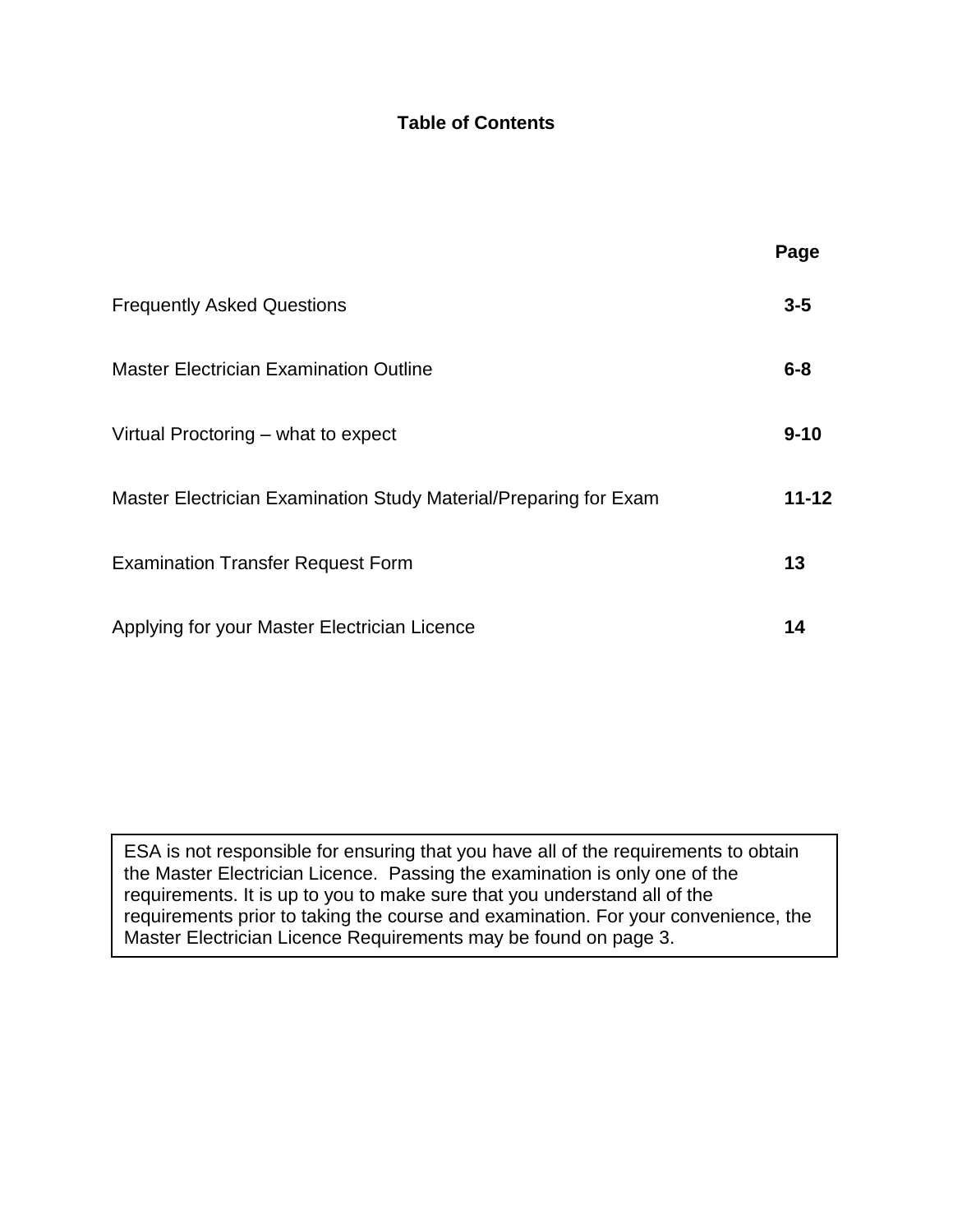

## **Frequently Asked Questions**

#### **I want to obtain a Master Electrician Licence – What are the steps?**

There are a number of requirements for obtaining a ME licence:

- 1. Apply for and pass the ME Exam (please see the Application for ME Exam) (make sure to submit a copy of valid government ID)
- 2. Fill out the Application for ME licence
- 3. Be 18 years of age or older
- 4. At the time of the licence application, have at least 3 years work experience
	- a. as Certificate of Qualification Holder
	- b. working for an electrical contractor as a licensed professional engineer *registered with the Professional Engineers of Ontario,*
	- c. working for an electrical contractor in the capacity of a certified engineering technician or a certified engineering technologist registered with the Ontario Association of Certified Engineering Technicians and Technologists, or
	- d. practising the trade of powerline technician under a certificate of qualification in that trade that is not suspended;

*NOTE: your exam must be taken within 12 months at the time of ME Licence application*

*IMPORTANT*: If you do not meet the eligibility requirements for the ME licence (for example you don't yet have 3 years work experience) you may want to wait and only apply to write the ME exam when you meet all of eligibility requirements.

#### **What does "Designated Master Electrician" (DME) mean?**

A Designated Master Electrician (DME) is an individual who holds a valid ME licence and has been designated to be responsible for a licensed Electrical Contractor (EC) as outlined in Ontario Regulation 570/05 s.6:

A master electrician designated by an electrical contractor is, within the scope of the designation, responsible,

- (a) for the personal planning and direct supervision of electrical work carried out on behalf of the electrical contractor;
- (b) for ensuring that the electrical work is carried out in accordance with applicable law, including the Electrical Safety Code and the laws relating to health and safety and consumer protection, on behalf of the electrical contractor; and
- (c) for other matters of a similar nature.

More information can be found in the **"Guideline to the Duties and Responsibilities of Licensed Electrical Contractors (LECs) and Designated Master Electricians (DMEs)"** which is available on the ESA website by clicking:

[http://www.esasafe.com/assets/files/esaecra/pdf/ESA\\_LEC-DME-Guideline-web.pdf](http://www.esasafe.com/assets/files/esaecra/pdf/ESA_LEC-DME-Guideline-web.pdf)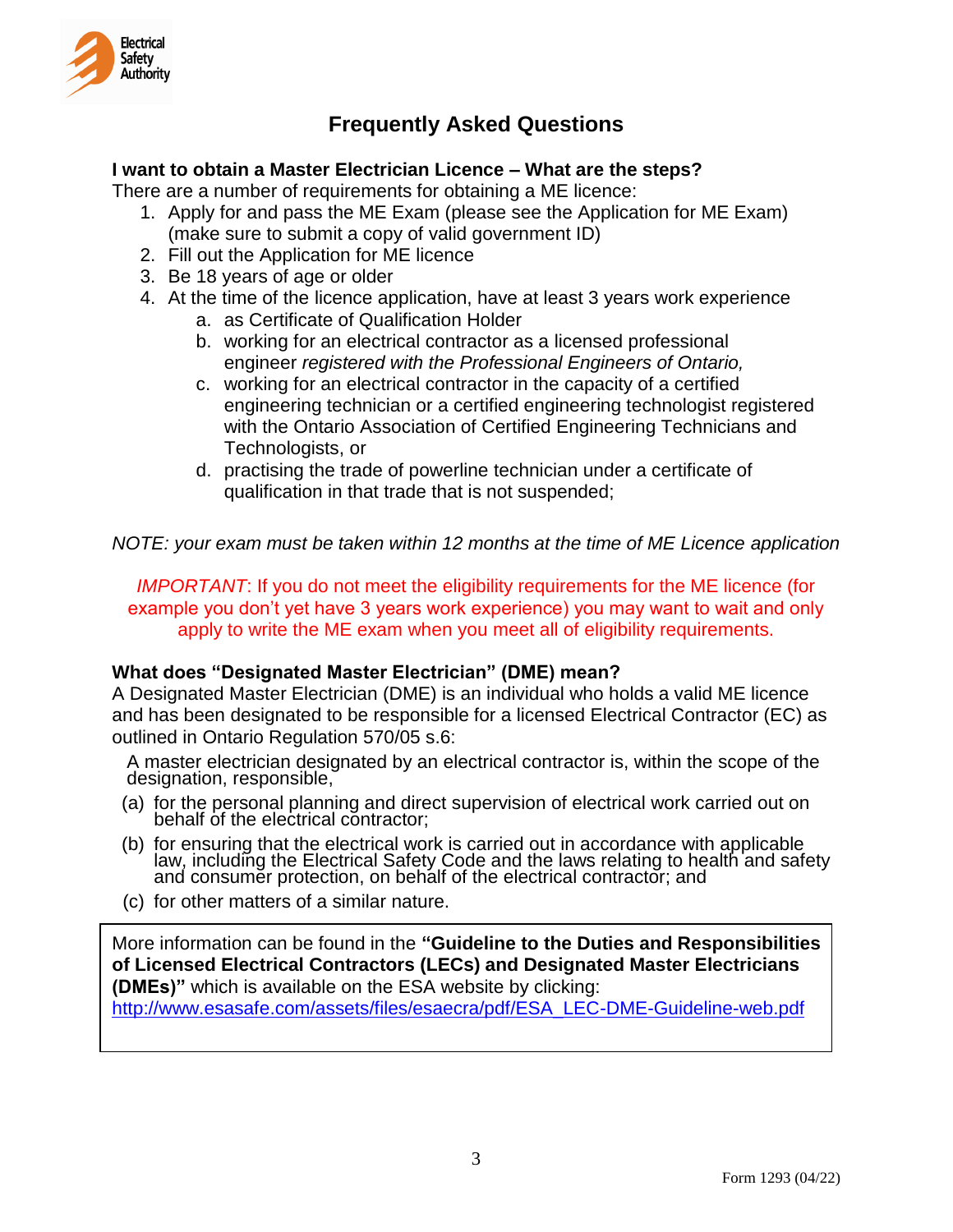

#### **Can a Master Electrician do electrical work?**

*Important Note:* An ME Licence as well as CoQ designation does not, on its own, allow the ME or CoQ holder to offer electrical services to the public. Electrical work can only be performed by a Licensed Electrical Contractor.

#### **What is the cost for the Master Electrician Examination?**

The fee is \$145.00 + HST (\$163.85).

#### **How does virtual [proctoring work?](https://www.ryerson.ca/centre-for-excellence-in-learning-and-teaching/remote-teaching/virtual-proctoring/students/#accordion-content-1607354539054-how-does-virtual-proctoring-work-)**

The virtual proctor solution allows you to write the ME exam on a computer at your home or office. Virtual proctoring takes the place of a live invigilator you would typically have for an in person exam. Invigilation is a common practice to help ensure academic integrity is part of the formal examination process.

The goal of virtual proctoring is to ensure that the student who is taking the test or exam is who they claim to be, and are not breaking the Exam Rules. You will be required to provide a copy of government issued ID as part of the ME exam application and then show the same ID to the virtual proctor at the start of your exam. You will be monitored via your computer camera, microphone and screen actions.

#### **[What parts of my computer will be accessed by the proctoring software?](https://www.ryerson.ca/centre-for-excellence-in-learning-and-teaching/remote-teaching/virtual-proctoring/students/#accordion-content-1603890316784-what-parts-of-my-computer-will-be-accessed-by-the-proctoring-software-)**

Proctoring software will need access to your webcam, microphone, a list of your active applications and processes running on your computer at the time, connected device list, desktop screen, process logs, system level logs to do a system check of any technology that could facilitate test policy violations.

#### **[If I have concerns about the way my exam was administered who can I contact?](https://www.ryerson.ca/centre-for-excellence-in-learning-and-teaching/remote-teaching/virtual-proctoring/students/#accordion-content-1607354582316-if-i-have-concerns-about-the-way-my-exam-was-administered-or-the-course-was-run--who-can-i-contact-)**

Applicants are encouraged to contact ESA at [masters.exam@electricalsafety.on.ca.](mailto:masters.exam@electricalsafety.on.ca)

#### **Is it possible to take a break during the exam without losing time?**

Once the exam has started, the timer will start and will not be stopped or paused. Applicants are encouraged not to take breaks during the exam. However, if you need to take a break, the timer will continue to run.

**NOTE**: if you are away from your computer for more than 5 minutes, upon review of the recording, your exam may be disqualified.

#### **Where can I write the Master Electrician Examination?**

Examinations are offered in two ways:

1. In-person at various locations throughout the province. A current listing of examination locations, dates, and application forms are available on our website at www.esasafe.com under Contractors > Licensing > Master Electrician > Exam 2. Online assisted by Virtual Proctoring software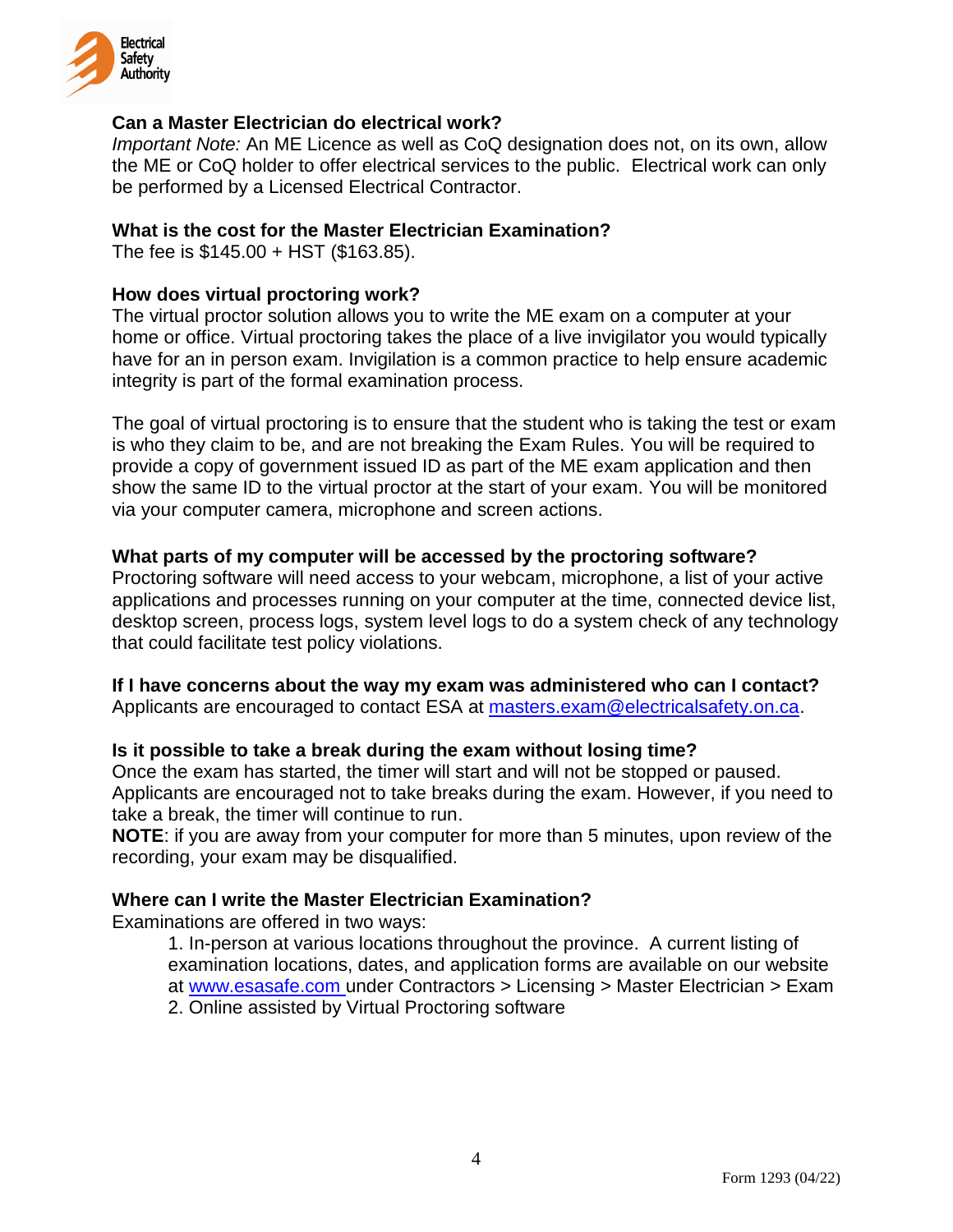

#### **I have a [disability and need an accommodation with respect to my exam. What do](https://esasafe.com/)  [I do?](https://esasafe.com/)**

ESA is committed to meeting the accessibility needs of people with disabilities. Please contact the Licensing department at 905-712-5385 or

[masters.exam@electricalsafety.on.ca](mailto:masters.exam@electricalsafety.on.ca) to request an accommodation. To avoid the need to reschedule, requests should be made as soon as possible – at least three weeks prior to the exam date.

To make an accommodation request, you must provide documentation of the reason for the accommodation request (such as a doctor's note) as well as a specific description of the accommodation you need. Please specify whether you intend to take your exam in person or online.

Please note: the virtual proctor solution may not be an option for those requiring an accommodation.

#### **I don't have three years experience, can I still write the exam?**

It is important to understand the requirements of the Regulation with respect to the ME licence eligibility and plan your examination timing accordingly.

If you plan to apply for the ME licence, you need to have passed the ME exam within the preceding 12 months. If you do not have 3 years experience, you are not eligible for the ME licence.

While you can challenge the exam before you gain 3 years experience, it is important to be aware of the 12 months rule with respect to the exam.

#### **What is the Pre-Master Electrician Course? Is it mandatory?**

The Pre-Master Electrician Course has been designed to expand the knowledge and skills of individuals who wish to obtain a ME licence. The course is divided into 12 Modules and references specific sections of Ontario's Electrical Safety Code, the Building Code, other pertinent legislation, electrical calculations, worker safety, and trade and business practices.

*This course is not a mandatory for the Master Electrician Examination*. *However, applicants that fail the Master Electrician Examination two (2) times will be subject to review, and may be required to take a Pre-Master Electrician Course or other related course.* 

Information regarding the pre-master electrician course can be found at [www.esasafe.com.](http://www.esasafe.com/)

To register for the Pre-Master's Course, call 1-877-372-7233 and select option 6.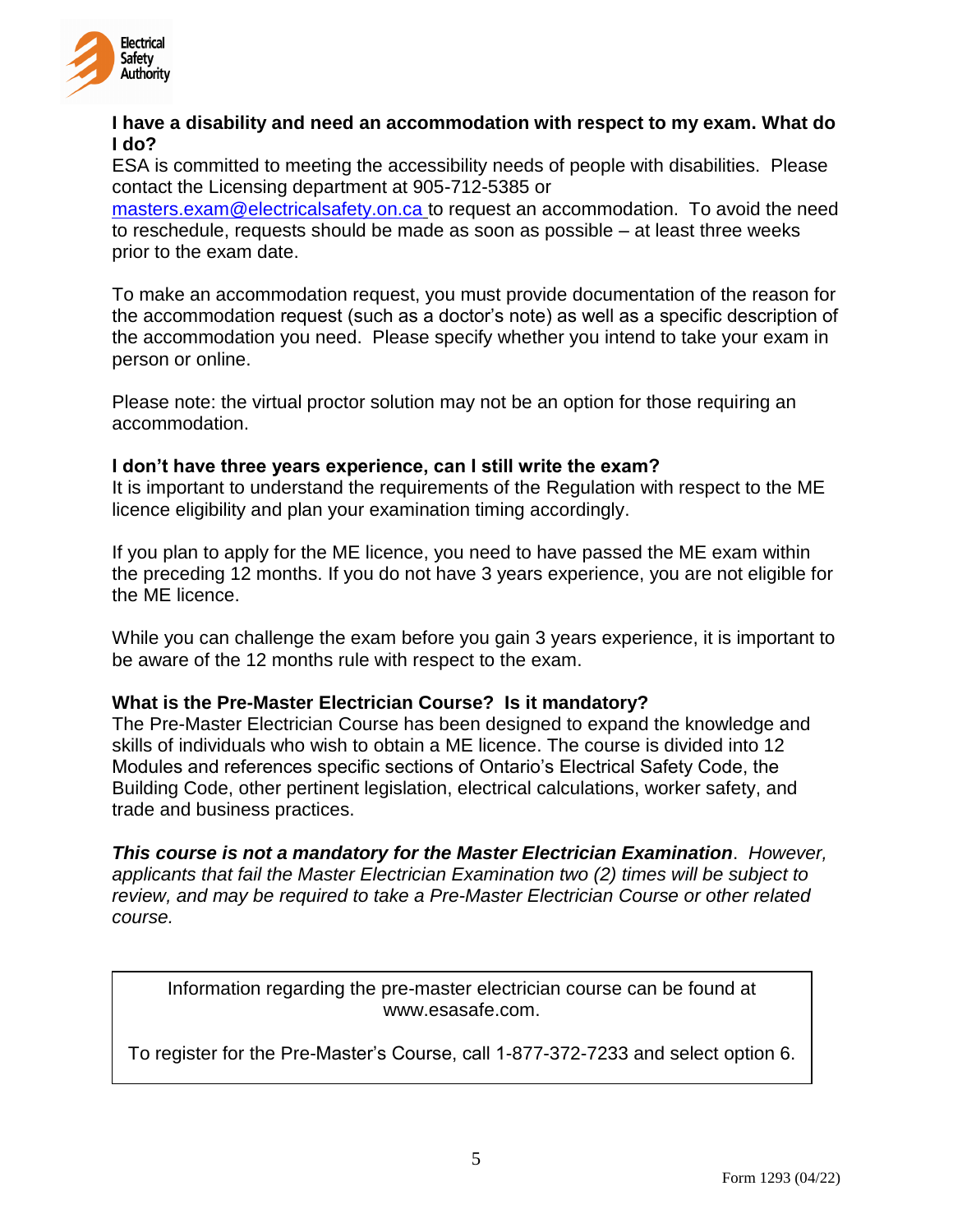

## **Master Electrician Examination Outline**

ME exam is offered in two methods:

- a) In-person at certain physical locations across Ontario;
- b) Online, proctored by artificial intelligence (i.e. virtual proctoring).

The objective of the Master Electrician Examination is to test an individual's knowledge of the laws, rules and regulations governing the installations and repair of electrical equipment and the supervision of such work as well as safety and business acumen.

#### **The examination is divided into the following three sections:**

- 1. **The Ontario Electrical Safety Code (33%)** latest version of the Electrical Safety Code and ability of the applicant to properly use the Code as a Reference Book.
- 2. **Worker Safety (33%)** Recognizing Hazards, Occupational Health and Safety Requirements, The Occupational Health and Safety Act and regulations for Construction and Industrial Projects, the Workplace Safety and Insurance Act, WHMIS.
- 3. **Business Administration (33%)** Electricity Act, Ontario Regulation 570/05, Consumer Protection, Business Management, Bill C45, Consumer Protection Act and the Construction Lien Act, Human Rights Code, Labour Relations Act, Employment Standards Act, as they relate to electrical contracting.

#### **Exam Application Particulars:**

#### **Master Electrician Examination Application Form:**

 ESA must receive your complete application at least three weeks prior to the examination date,

Applications that are incomplete will not be processed and will be returned to the applicant. **Once an application has been processed, the examination fee is nonrefundable.**

#### **Confirmation Letter:**

 Once your exam is scheduled, a Confirmation Letter will be sent out indicating the examination date, time and location/method. Please review the Confirmation Letter carefully as it will provide you with necessary information regarding the exam.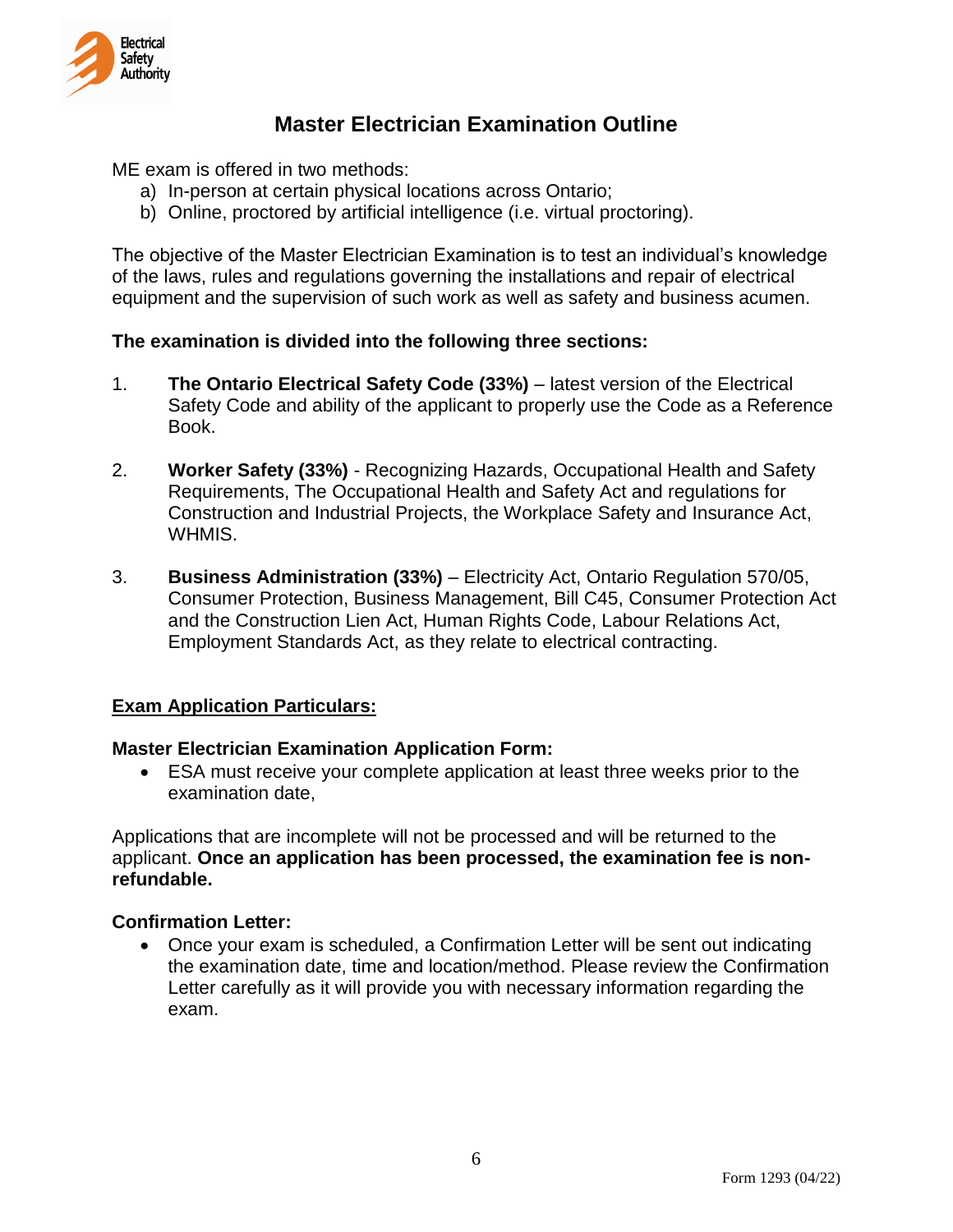

#### **Notification of Examination Results:**

 The examination results will be issued within 15 businss days via email; *results will not be provided over the phone*. Please ensure that that you have provided your current email and mailing address.

#### **Pre-Master Electrician Course Requirement:**

 Applicants that fail the examination two (2) times will be subject to review, and may not be permitted to write again unless the applicant has participated in a Pre-Master Electrician Course or equivalent course.

#### **Rescheduling:**

- To reschedule your examination, complete the examination transfer request form available on page 11 of this document and email it to [masters.exam@electricalsafety.on.ca.](mailto:masters.exam@electricalsafety.on.ca)
- **First Transfer** 
	- $\circ$  An additional \$28.00 + HST (\$31.64) fee will be charged to reschedule an examination unless ESA is notified at least ten (10) working days **prior** to the examination date.
- **Additional Transfers**
	- $\circ$  Will automatically result in a \$28.00 + HST (\$31.64) fee.
- Applicants **MUST write within one (1) year** of original exam date.
- Applicants who do not show up for their scheduled examination forfeit their fee.

Master Electrician Examination dates and locations can be found on our website [www.esasafe.com](http://www.esasafe.com/)

Prior to signing up for the examination, review the Master Electrician Licence requirements found on page 3 of this package. Passing the examination is only one of the necessary requirements to obtain a Master Electrician Licence.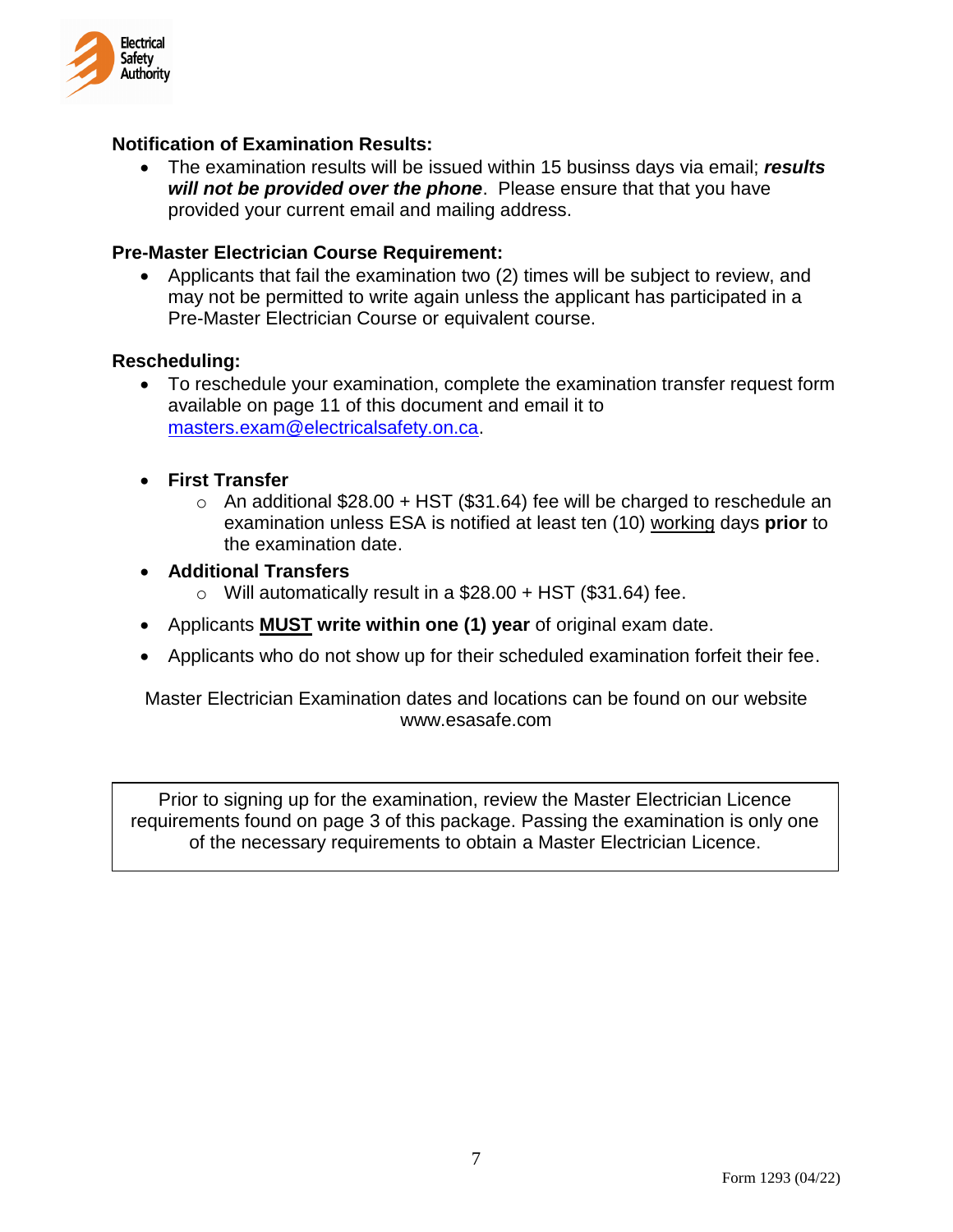

#### **Examination Requirements**

Exam takers must arrive to the examination location or log in to the examination platform at least 15 minutes before the scheduled start time.

If you start the exam late or require a restroom break during the examination, additional time for your examination will NOT be provided. If you are away from the computer or from the in-person exam for more than 5 minutes, you may be disqualified from your exam.

To pass the examination you must achieve an overall mark of at least 70% and a minimum of 60% in each of the three sections.

#### Acceptable IDs

In order to access the exam, you will be required to show your ID and authenticate your identify. Examples of acceptable IDs:

- **Driver's licence (issued by a Canadian Province)**
- **Canadian Passport**
- **Canadian citizenship card**
- Canadian Permanent Residency Card
- Health Card (with picture)

Please note your ID must be original, legible, and not torn or altered. Copies or certified copies are not accepted. Expired IDs or IDs with no expiry date are also not accepted. You cannot write your exam without proper identification. This will result in having to reschedule your exam and paying any necessary rescheduling fees.

Exam takers who do not bring an acceptable form of identification, will not be admitted into the examination area or disqualified from writing the exam. The applicant will have to re-schedule for the next available examination.

NOTE: Review the [Rules of Conduct](https://esasafe.com/fees-and-forms/forms/licensing-related-forms/) prior to attending an examination session.

#### **In Person Exams**

ESA offers paper and computer-based in person exams at various locations across Ontario.

Proctors will ensure that you have a proper ID, do not bring prohibited materials, start and finish your exam on time and otherwise comply with the Rules of Conduct for the Master Electrician Examination (found at [www.esasafe.com/fees-and](https://esasafe.com/fees-and-forms/forms/licensing-related-forms/)[forms/forms/licensing-related-forms\)](https://esasafe.com/fees-and-forms/forms/licensing-related-forms/).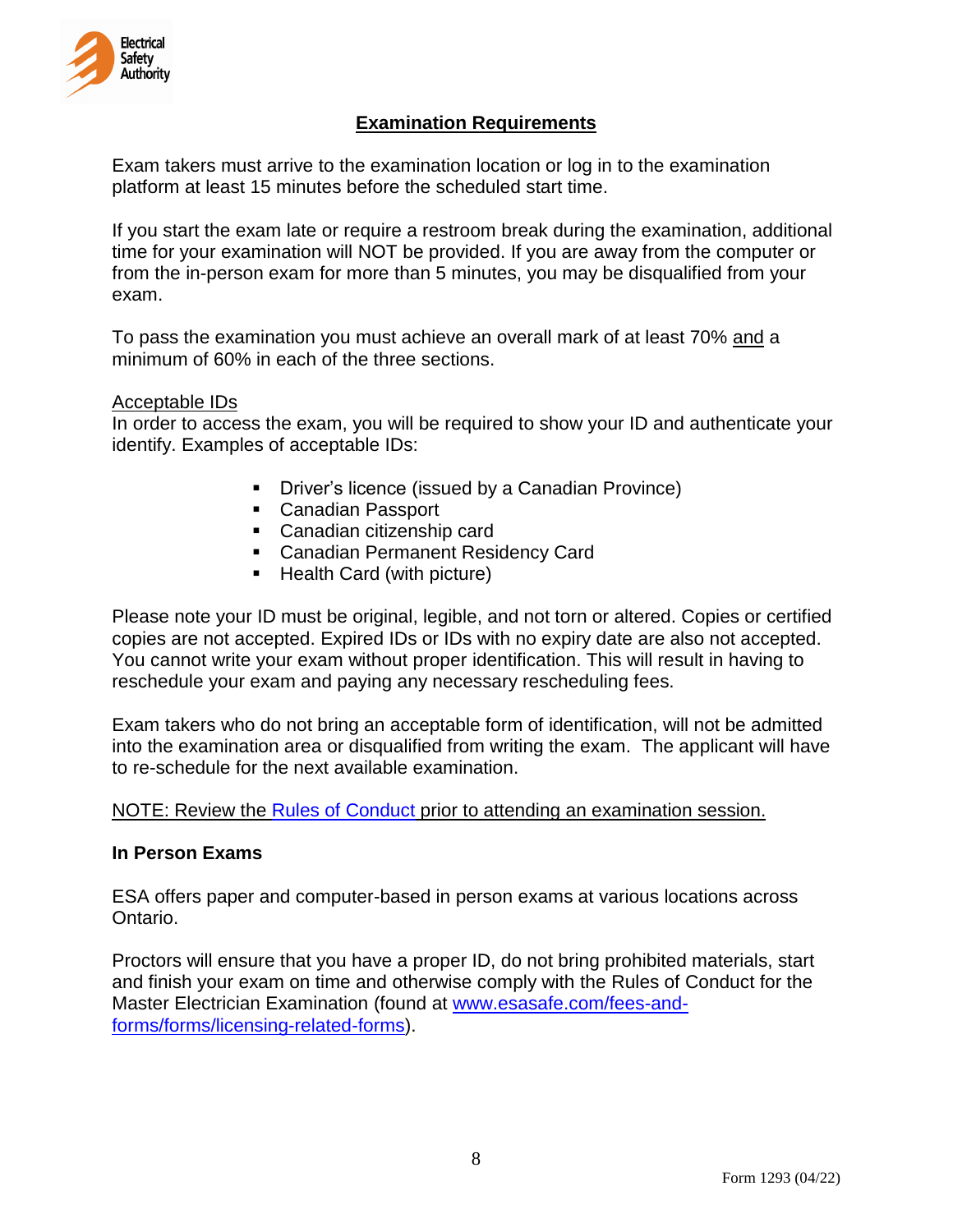

## **Virtual Proctoring – what to expect**

ESA uses Proctorio to provide technology to proctor the ME exam.

Proctorio is an automated virtual proctoring system which uses artificial intelligence technology to monitor students while they are taking their exams in the location of their choice, usually their homes. The system uses web camera and screen monitoring software.

Virtually Proctored exam includes an identify verification process using the student's image and their photo ID that are captured so that ESA staff can review them. Please use the same photo ID that you provided as part of the Application package for the ME Exam. The system also records exam sessions and provides flags in the recording where the student behaviour matches the list of academic misconduct either provided by the system or the instructor.

If the Exam Rules have been breached, the applicant may be disqualified from the examination. In such a case, they will receive a letter of Disqualification from ESA.

#### Required Materials

- Desktop or laptop computer (you cannot use smartphones or tablets to take the exam)
- A webcam
- A microphone
- Reliable internet connection

#### Software requirements

|                                                         | <b>Windows</b>                               | Mac                                                   | Chrome                               |
|---------------------------------------------------------|----------------------------------------------|-------------------------------------------------------|--------------------------------------|
| <b>Operating System</b><br>Processor<br>Free Disk Space | Windows 7+<br><b>Intel Pentium</b><br>250 MB | macOS 10.11+<br>Intel<br>250 MB                       | Chrome 58+<br>Intel or ARM<br>250 MB |
| Free RAM                                                | $2$ GB                                       | 2 GB                                                  | 2GB                                  |
| <b>Upload Speed</b>                                     |                                              | 0.092 Mbps - 0.244 Mbps                               |                                      |
| Microphone                                              | Any microphone, internal or external         |                                                       |                                      |
| Webcam                                                  |                                              | 320x240 VGA resolution (minimum) internal or external |                                      |

In order to reduce stress and make yourself familiar with the exam, it is recommended that you log in to the exam platform a few days before the exam to ensure your computer/software/equipment meets all the requirements. You will also be able to review and sign off on acknowledgement and waivers at that time.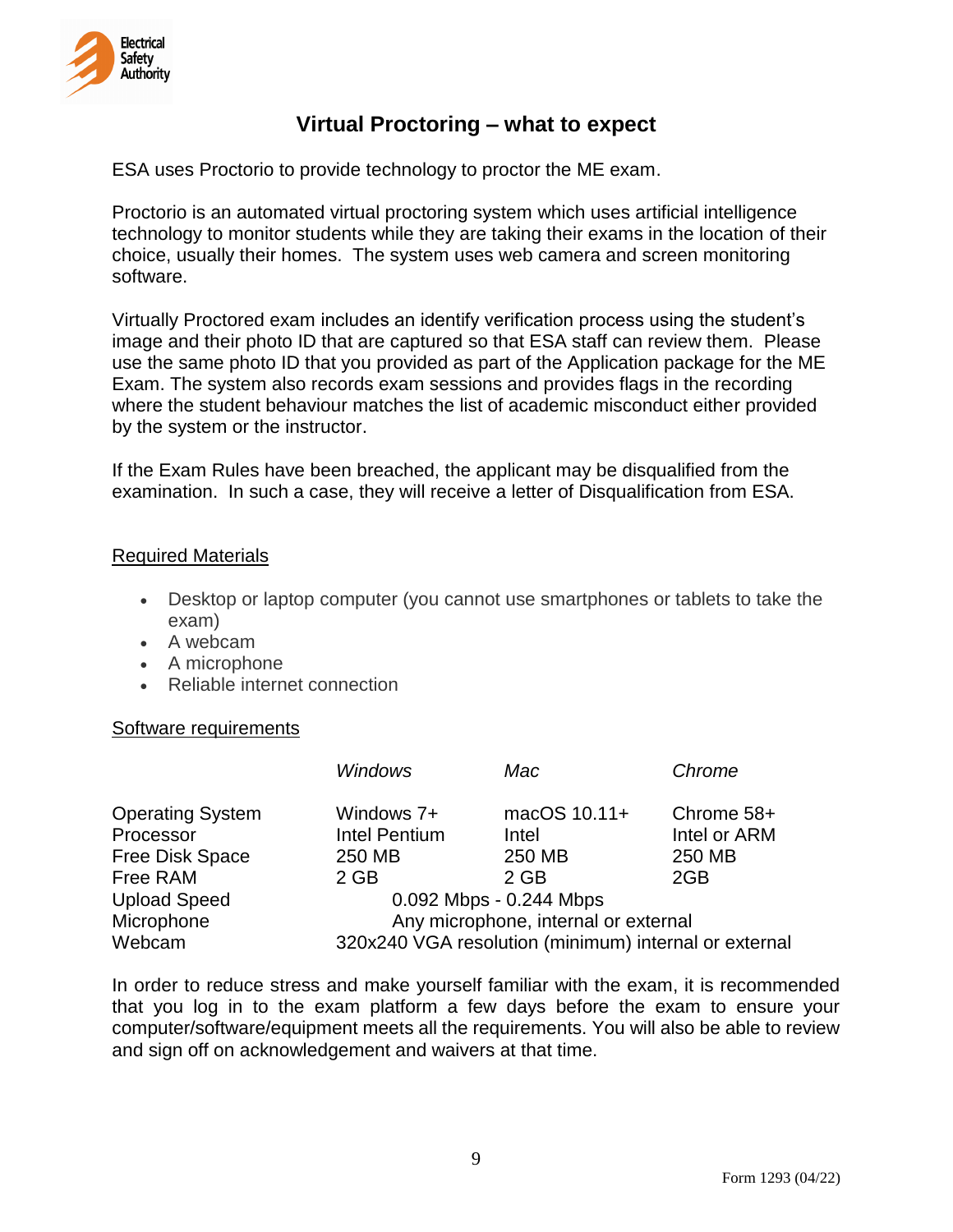

If you experience technical difficulties during the exam, you may also use one of the following methods to contact Proctorio Support:

- Tech Support: (480) 428-4089
- Toll-free: (866) 948-9248
- Email: **Support@proctorio.com**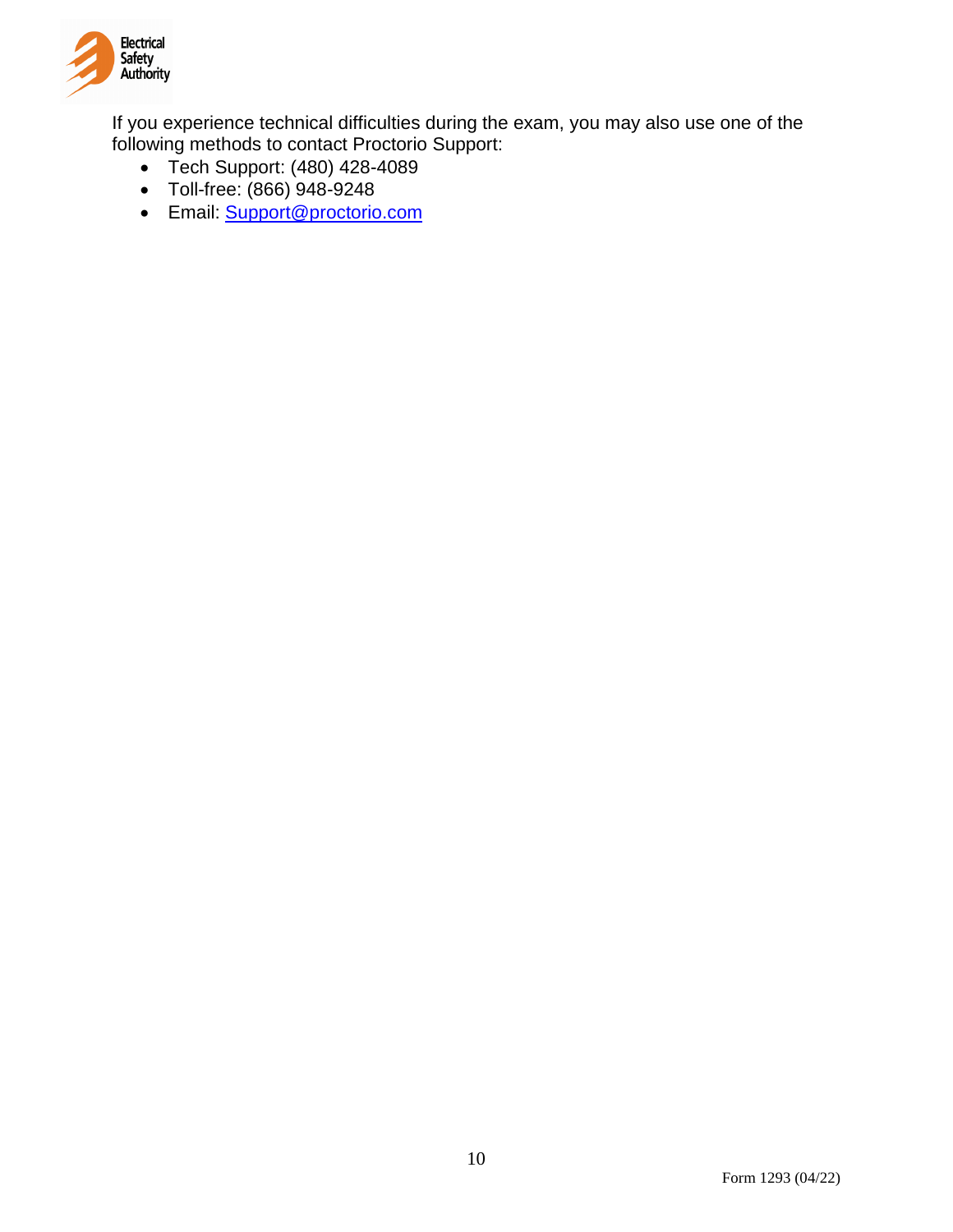

## **Master Electrician Examination Reference Material**

The Master Electrician Examination is an open book examination. You are permitted to bring only the following to the examination *(Pre-Master course workbooks are not permitted):*

- 1. **Master Electrician Examination Reference Material** (can be downloaded from ESA website for free - https://esasafe.com/contractors/me-exam/
- 2. **Latest version of the Ontario Electrical Safety Code** *(no photocopies).* You can bring in a copy of your printed electronic version (with personal watermark).
- 3. **Relevant Legislation** that consists of Acts, Bills and Regulations that relate to electrical contracting and is relevant to the training and examination.
- 4. **Calculator** *(non programmable)*
- 5. **Pencil**

Please note that ONLY HARD COPIES of examination materials are allowed. No electronic devices will be permitted.

The "2021 Master Electrician Examination Reference Material" was put together to include all the relevant legislation into one document. You can purchase it for \$68 plus tax, or download it **for free** by visiting: [http://www.esasafe.com/licensing/master](http://www.esasafe.com/licensing/master-electrician/exam)[electrician/exam](http://www.esasafe.com/licensing/master-electrician/exam)

#### **To purchase, simply request a copy of this book when registering for the Master Electrician Exam.**

**NOTE**: If you are taking ESA's Pre-Master Electrician Course, the "2021 Master Electrician Examination Reference Material" book **is included** with your course package.

#### **Tips for Preparing for the Master Electrician Examination**

#### **Organizing your materials for an open book examination**

- Open book examinations require ample preparation in order to understand and familiarize oneself with the material.
- Preparation allows for better organization, and will assist when searching for information during the examination.
- Be sure to tab, or colour code information that is relevant to the examination.
- Utilize your codebook to make notes, or expand on concepts or words that you might not understand.
- You may make notes in your codebook **that expand on concepts or words that you might not understand. You are not permitted to have added notes that are not relevant to the material covered in the Codebook.**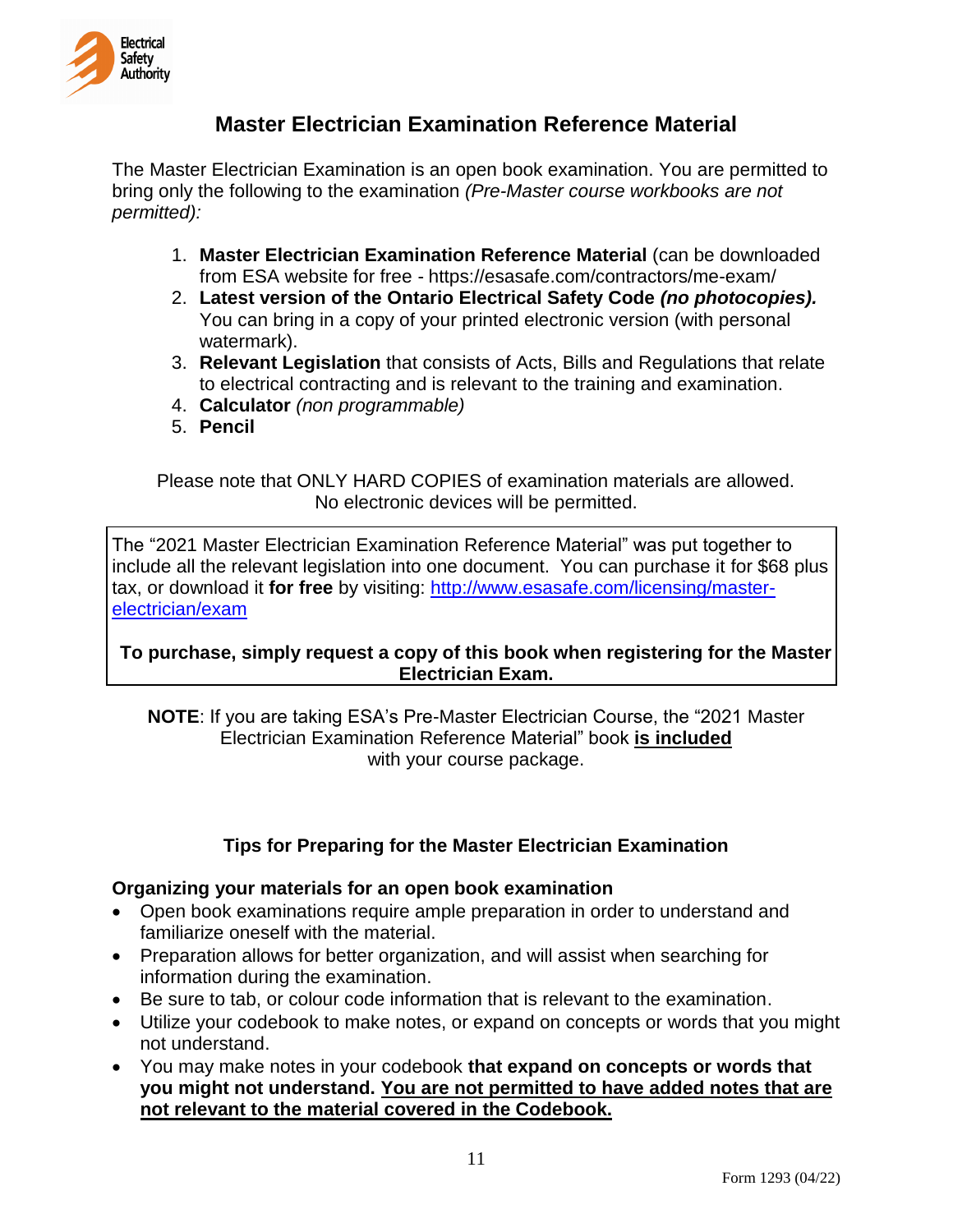

Be sure to go over relevant legislation and bring it with you to the examination.

#### **Scheduling your study time**

- Study early. It is suggested that arranging your study time into shorter sessions over a period of time proves to be far more valuable than cramming all the material into closely spaced and lengthy study intervals.
- Maintain a regular study schedule.
- Set specific study goals.
- Take breaks between study sessions. More complicated and difficult subjects will require many frequent breaks.
- Begin each study session with a short review of the previously studied material.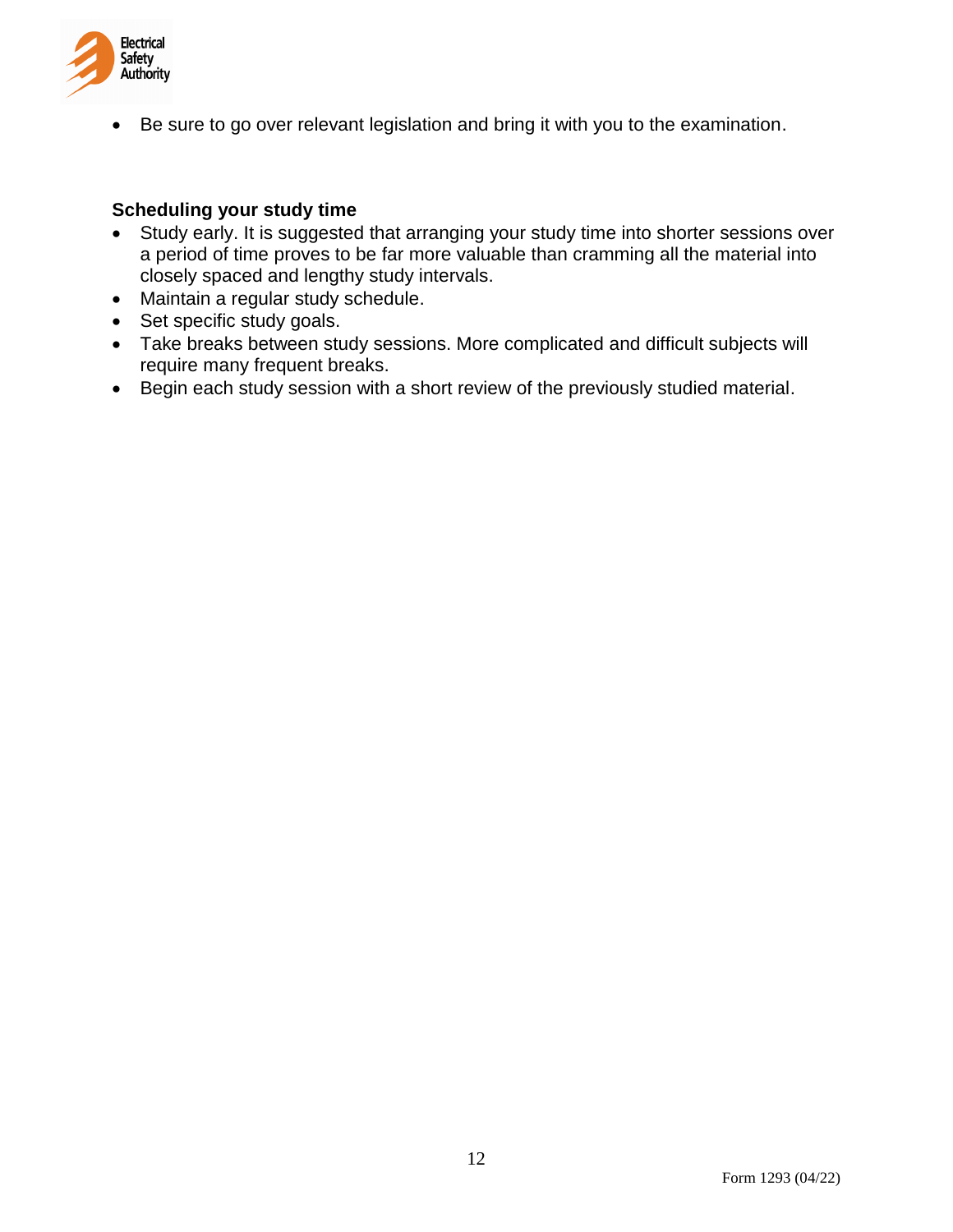

## **Master Electrician Examination Transfer Request**

**Submit to Electrical Safety Authority** 400 Sheldon Dr, Unit 1 Cambridge, ON N1T 2H9 **Email** [masters.exam@electricalsafety.on.ca](mailto:masters.exam@electricalsafety.on.ca)

| <b>First Name</b>                 |                             | <b>Last Name</b> |                         |
|-----------------------------------|-----------------------------|------------------|-------------------------|
|                                   |                             |                  |                         |
| I am currently registered in:     |                             |                  |                         |
| <b>Examination Notification #</b> | <b>Examination Location</b> |                  | <b>Examination Date</b> |
|                                   |                             |                  |                         |

I want to reschedule to:

|               | <b>Examination</b><br><b>Notification #</b> | <b>Examination</b><br>Location | <b>Examination Date</b> |
|---------------|---------------------------------------------|--------------------------------|-------------------------|
| $1st$ choice: |                                             |                                |                         |
| $2nd$ choice: |                                             |                                |                         |

- Transfers must be made at least 14 days before the original examination date.
- **First Transfer** An additional \$28.00 + HST (\$31.64) fee will be charged to reschedule an examination unless ESA is notified at least ten (10) working days **prior** to the examination date.
- **Additional Transfers** Will automatically result in a \$28.00 + HST (\$31.64) fee
- Applicants **MUST write within one (1) year** of initial application
- Applicants who do not show up for their scheduled examination forfeit their fee

| Payment Method: (please check one)<br><b>Non Refundable</b>              |
|--------------------------------------------------------------------------|
| CREDIT CARD (Visa/MasterCard/Amex) *Check box if paying via credit card. |
| We will contact you prior to processing (PCI compliance).                |
| ESA ACCOUNT #                                                            |
|                                                                          |

ESA does not guarantee that all requests will be processed. There must be space available in the examination requested. A confirmation letter will be issued to advise you when the transfer is completed.

**Date: \_\_\_\_\_\_\_\_\_\_\_\_\_\_ Signature: \_\_\_\_\_\_\_\_\_\_\_\_\_\_\_\_\_\_\_\_\_\_\_\_\_\_\_\_\_\_\_\_\_\_\_**

Privacy Statement

By submitting personal information to the Electrical Safety Authority, or its agents and services providers, you agree that ESA may collect, use and disclose such personal information in accordance with its Privacy Policy, applicable laws or pursuant to our Administrative Agreement with the province of Ontario.

If you provide us with the personal information on behalf of another individual, you represent that you have all necessary authority and/or have obtained all necessary consents from such individual to enable us to collect, use and disclose such personal information for the purposes set forth in our Privacy Policy. A copy of our policy is located on our website at [www.esasafe.com.](http://www.esasafe.com/)